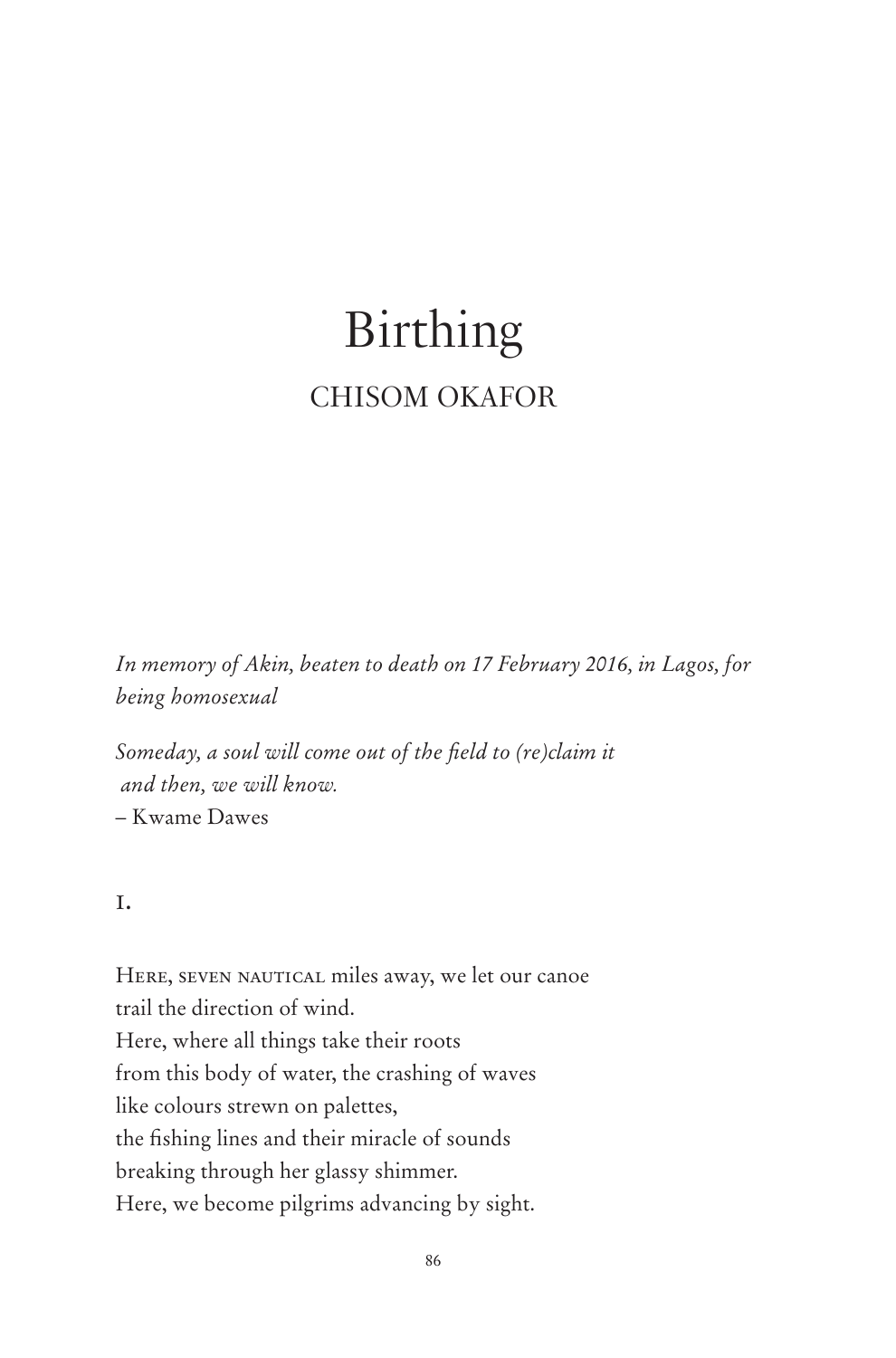#### ii.

When my companion casts his net, I see the hands of a javelin thrower and I want those hands in exchange for mine. To hold and be held like mine, on nights when rain clouds gather, and I'm looking up at the stars and not finding them there. But there is no constellation overhead now,

and we're rowing to the shacks on the other side, lined up on dry land in a solemn procession, and we're pitched on both ends of this canoe, paddling away, past boat parts in disuse, past tired retreating fishermen, past floating fish traps to dry land where bamboo pillars find their footing, straight as soldiers on parade, ready for the mating call of whistling thrushes hoisted unto a dais on the riverbank.

## III.

From this distance, my lover swears he could trace the scape of the highlands far into the village beyond, the ridges stretching so thin, disappearing into the sunset. There is serenity in water that builds nests in my head, shatters only when he grips his paddle again for one more stroke like the swing of a broken racket, before we let us drift downstream with the tide. *They can't follow us to this place,* he tells me. *You can't lynch who you don't see. Consider that all waters spring from an unseen circuit. That love is water, which means that mine is a summation of thick droplets, a rainstorm.*